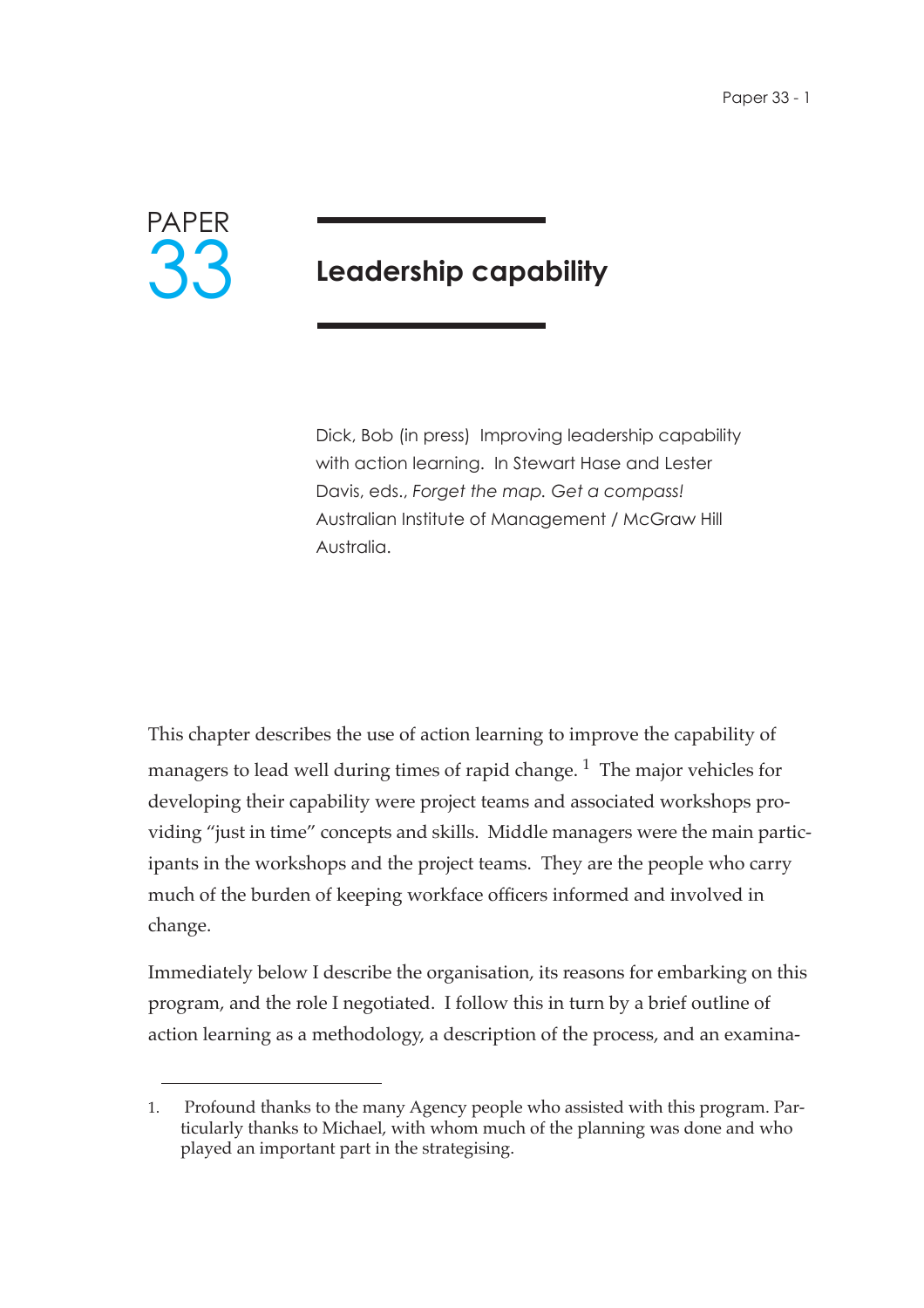tion of the project teams and workshops and their facilitation. Finally, I draw some conclusions about the relevance of action learning for building capability.

#### **The organisation and its situation**

The organisation is a mostly autonomous unit within a government department. I'll call it the Agency. It employs several hundred people, many with professional qualifications. Many of the rest are qualified by considerable experience. The Agency prides itself on its ability to achieve its goals. For present purposes other details are not important.

The Agency is faced with many substantial changes, to take place over a period of little more than a year. Some senior managers doubted that their people had the necessary skills and understanding for this. I was approached to help develop the skills and understanding.

# **Contracting**

I believed that it was important that the organisation and I had clear expectations of each other. Before the projects began I had several meetings with the CEO, whom I'll call Keith, and with several other senior managers. In these early meetings we negotiated

- the scope of the assignment and the intended outcomes and timeframe, and
- my role in facilitating the formation of project teams.

In addition, I arranged regular access to Keith and regular meetings with other managers with direct responsibility for change management. Two of these, whom I'll call Michael and Harold, became close allies during the contract. I also negotiated that as far as possible I was there for the benefit of everyone. I was not merely Keith's servant. This was agreed to.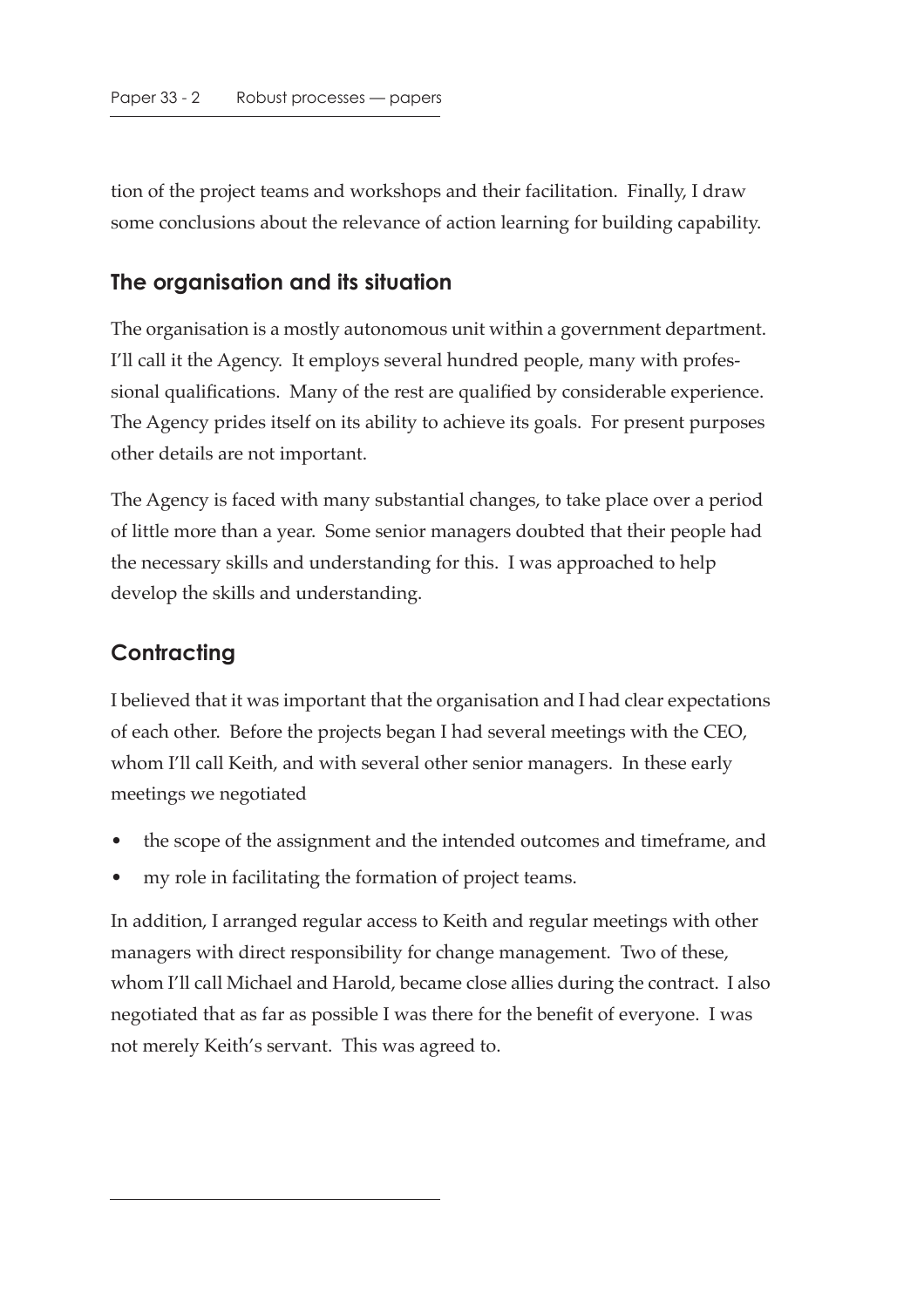We decided that training room activities by themselves did not always transfer to on-the-job change. Instead we determined to use the changes faced by the organisation as the vehicle for managers to develop the required skills and understanding. For our methodology we chose a form of action learning.

We anticipated that this would give the Agency several valuable outcomes:

- more systematic planning and facilitation would lead to more effective implementation of changes
- members of the project teams would enhance their change management skills, including communication and facilitation, by actually managing change
- as the projects involved decisions about organisational structure, project team members would develop a deeper understanding of the nature of structure
- these skills and understanding would also enhance their capability as managers and leaders
- most importantly, we intended the managers to become more confident in the use of their skills and understanding and their ability to apply them in new situations, and
- greater openness and communication between managers and staff would build trust between them, which would then further improve communication.

In addition to using action learning processes, we were guided by a model learned from Ed Schein.  $2$  He and I met when we and some other colleagues worked together in 1980. He envisaged three categories of management skills: technical, interpersonal, and what he called "emotional". He believed that tech-

<sup>2.</sup> Schein, EH (personal communication) 1980. I'm not aware of any written material by Schein on this topic.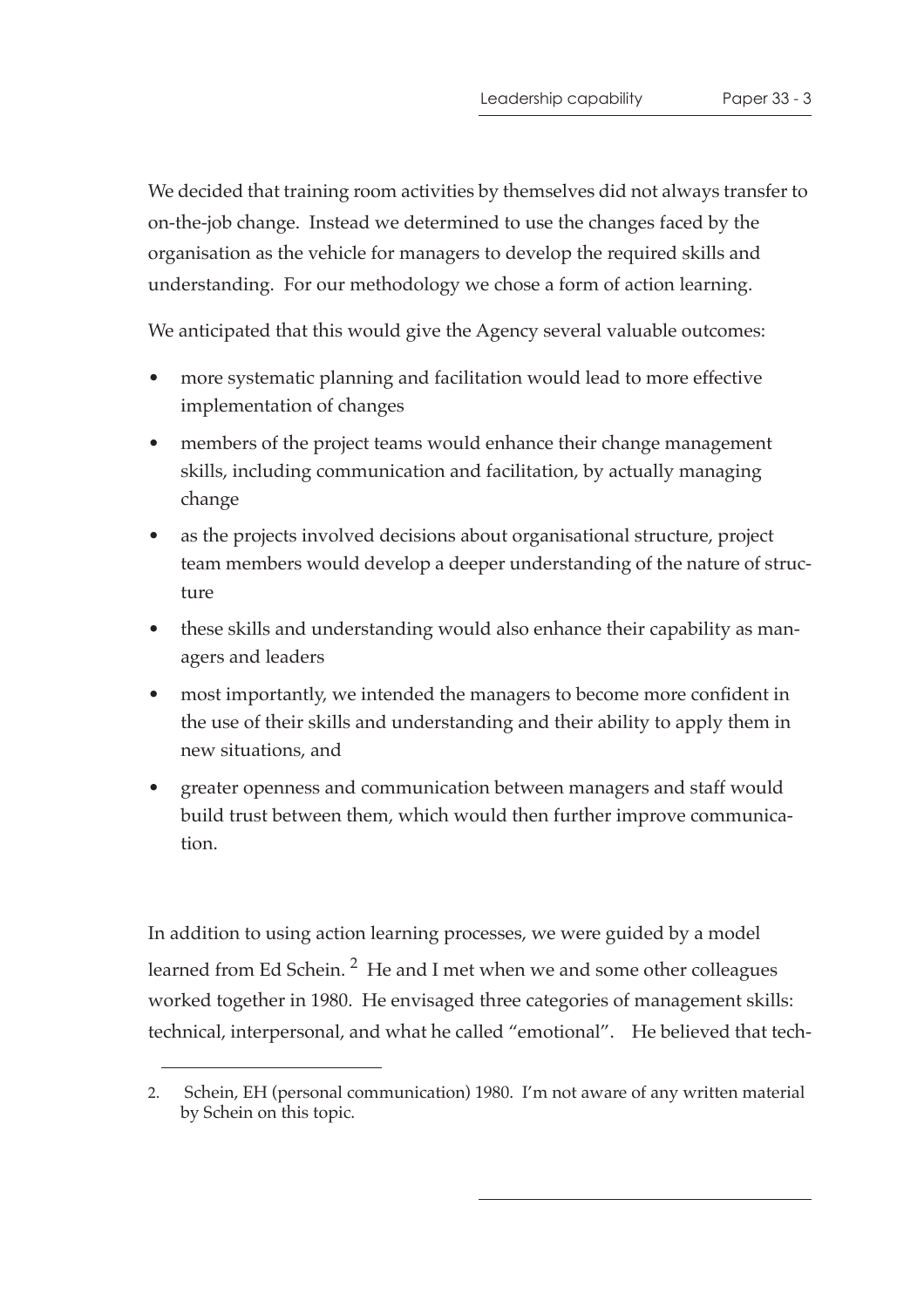nical (for instance, professional) skills depended for their effective use on good interpersonal skills. Managers achieve through others. This requires interpersonal skills, which depend in turn on emotional skills.

Emotional skills include a willingness to take informed risks and to exercise appropriate responsibility. You might call them self-management skills. Their similarity to the concept of capability is evident. Our intention was that through being more proactive and intentional the managers would enhance their belief in themselves, their ability to learn from experience, and their relationships within the organisation.

## **Action learning**

As originally devised by Reg Revans,  $3$  action learning teams ("sets", as they were called) consisted of individuals (usually CEOs) from different organisations. Revans' belief was that learning consists both of knowledge, and the understanding that arises from questioning inquiry. He captured this relationship in his well-known formula **L = P + Q**, where **L** is learning, **P** is programmed knowledge which is already known, and **Q** is new learning which arises from questioning. CEOs met regularly as self-facilitated groups to help each other to improve and learn from their activities.

Some present-day action learning follows this approach. Another form  $4$  has arisen in which in-house project teams form around joint projects. These teams are often more heavily facilitated. In both versions the facilitator encourages a climate of questioning inquiry.

As mentioned, we wished to use the change projects as the vehicle for learning. We therefore formed teams around change projects. At the same time we wanted

<sup>3.</sup> Revans, RW, *ABC of Action Learning*. Bromley: Lemos & Crane, London, 1983/1998, p4.

<sup>4.</sup> e.g. Marquardt, MJ, *Action Learning In Action: Transforming problems and people for world-class organizational learning*. Davis-Black, Palo-Alto, 1999.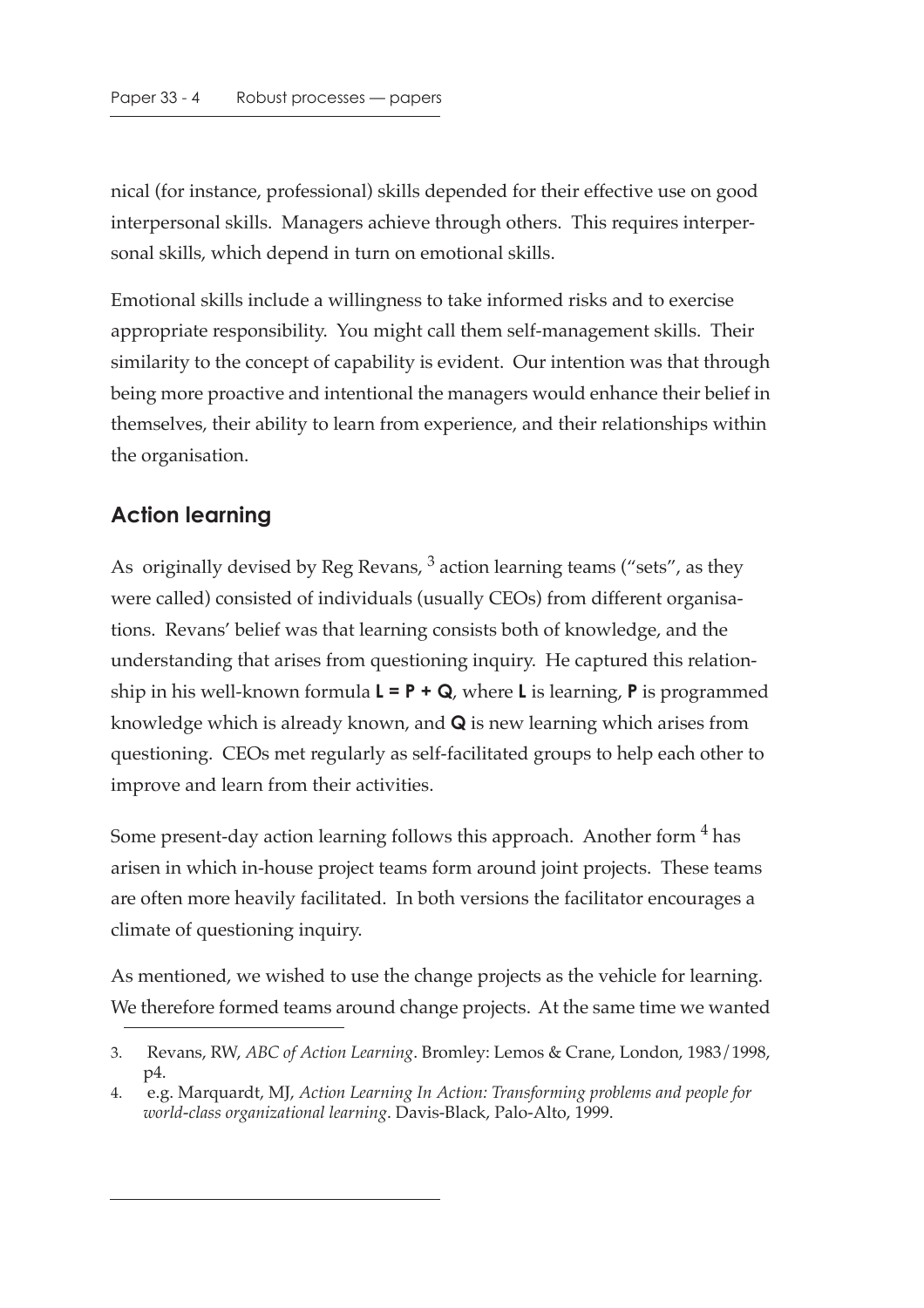managers to become skilled in team facilitation. Only low-key facilitation was therefore provided.

To develop their own facilitation skills Michael and Harold attended most of the project team meetings. The three of us also became a steering committee for the projects. We met regularly (sometimes with other managers) to discuss the program and plan future actions. To encourage people to set aside their usual Agency assumptions we sometimes held these meetings over coffee in a nearby café.

#### **The overall process**

My own preference would have been to begin with Keith, the CEO. I would then have liked to work downward through the organisation, developing the skills and securing the support of each level of management in turn. As far as possible I wanted the senior managers to be able to model the skills we were helping middle managers to develop.

Keith was available whenever I wished to contact him. So were some of his direct reports individually. Access to the whole level of senior management proved to be more elusive.

In the end Michael, Harold and I decided to work directly with the middle managers rather than wait for the involvement of senior managers. Much of the success of the projects would depend on the middle managers' energy and ability.

It was already their practice to meet regularly as a management forum. However, this was not really "theirs". It was an efficient way to communicate to them. We signalled a change, accompanied by a change in name. We worked with them to improve the effectiveness of their meetings and to enlist their cooperation in spreading the changes through the Agency. They cooperated readily.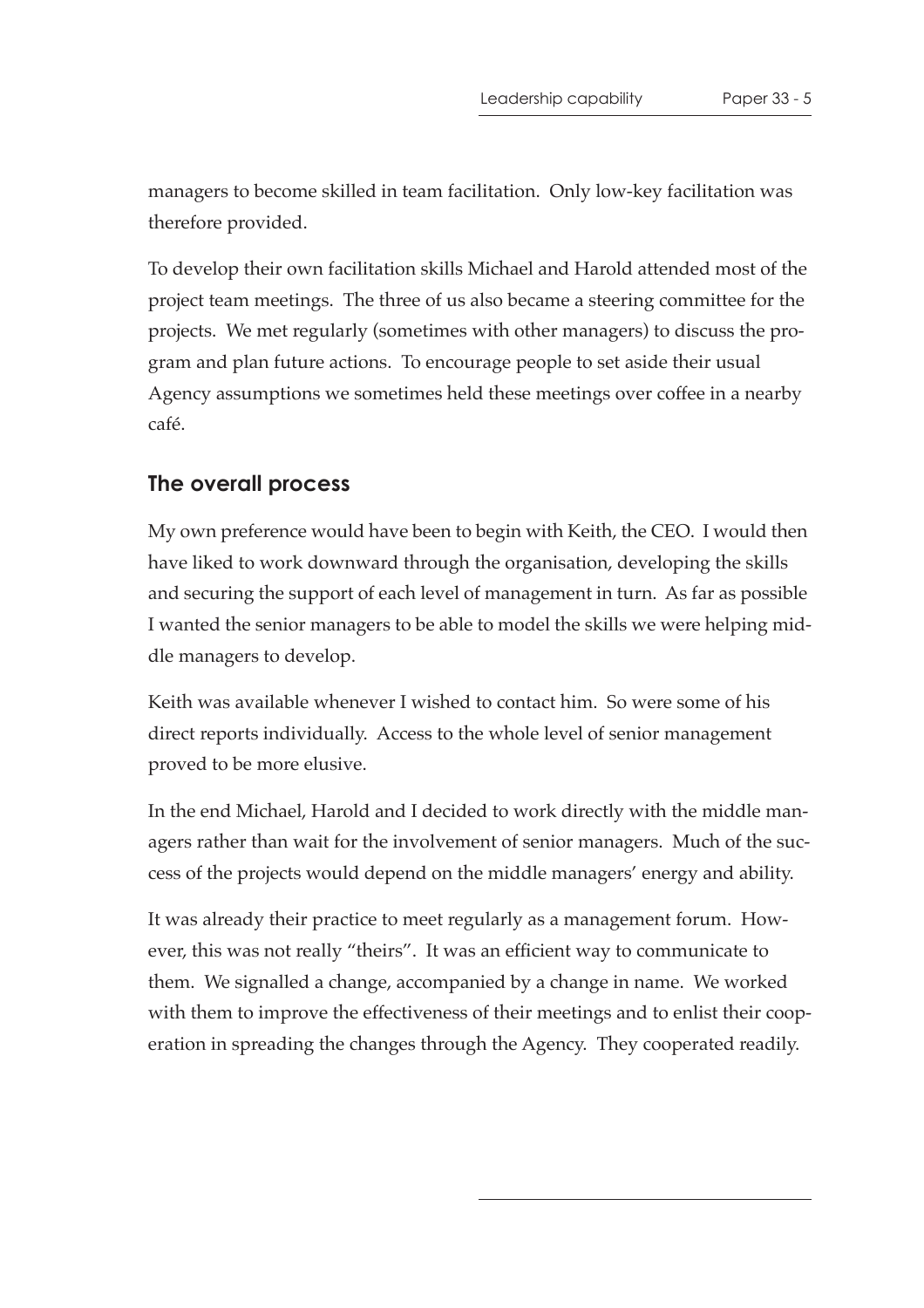In the early stages Michael, Harold and I met as a steering committee to clarify what outcomes we were pursuing and how we would know we were making progress. To keep on track I sought regular feedback from Keith, Michael and Harold. I also provided regular feedback to them.

A project team was set up for each of the change projects to be implemented. Other project teams were chosen by the middle managers to address issues specific to them — for instance to explore ways of creating more time to work on the change program.

# **Project team facilitation**

Michael, Harold and I attended the first two (or three) meetings of project teams. I facilitated the first meeting, helping teams work through four agenda items:

- 1 building relationships between team members; I used exercises which were relevant to the task, and also encouraged people to disclose something of themselves as people
- 2 being clear about the expected outcomes from the project; we did this by listing the outcomes which would tell us that the project had been effective
- 3 reaching agreement on some "process guidelines" to help the team to work together effectively
- 4 identifying absent stakeholders, whose views the project team would solicit or otherwise take into account.

We intended the teams to become quickly self-sufficient. Already in this first meeting I encouraged team members to do some of the scribing of the lists emerging from these preliminary activities. When any team members showed willingness to facilitate as well as scribe we encouraged them to do so.

From the second meeting onward the team members were expected to provide their own facilitation. I spoke up only to offer feedback or to help them realise what they were learning from their experience.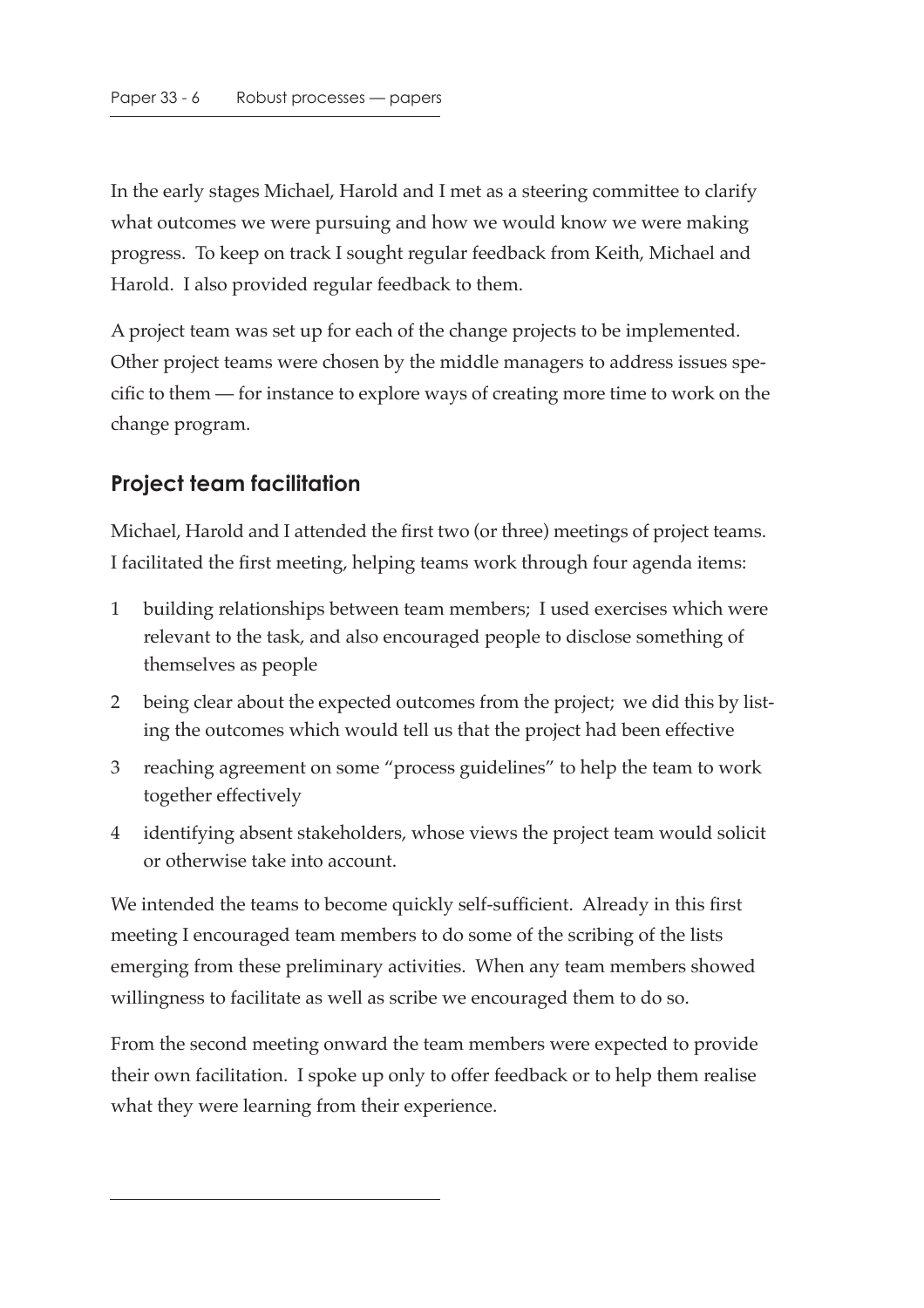I *did* urge them to use the last ten minutes of every meeting to review how well they had worked. At this time they compared their team's operation to their process guidelines. They agreed on future changes to their style of operation or to their guidelines. This developed the habit of regular reflection on their operating style and their progress. To my knowledge, all teams continue to do this as a regular discipline.

Most teams quite rapidly assumed responsibility for their own operation. I then negotiated that I would attend again only occasionally, on their invitation.

## **Managers meetings**

While I was working with the project teams, Michael helped the middle managers group to take more control of their own work together. They agreed that

- they would continue to meet regularly
- one of them would facilitate each meeting; typically, a given facilitator took responsibility for about four meetings while a "deputy facilitator" prepared for taking over from them in due course
- they would be more proactive in their relationships with senior management and in preparing their teams for the impending changes
- the current facilitator would be more reflective about the way they worked and how they might continue to improve. The facilitator met with Michael and the deputy facilitator after each meeting.

# **"Just in time" skill development and understanding**

It's not uncommon for action learning to emphasise **Q**, the learning that emerges from questioning inquiry. Programmed learning, **P**, is sometimes given much less attention. In general I support this emphasis. I believe the learning that emerges from experience is deeper and more impactful and does more to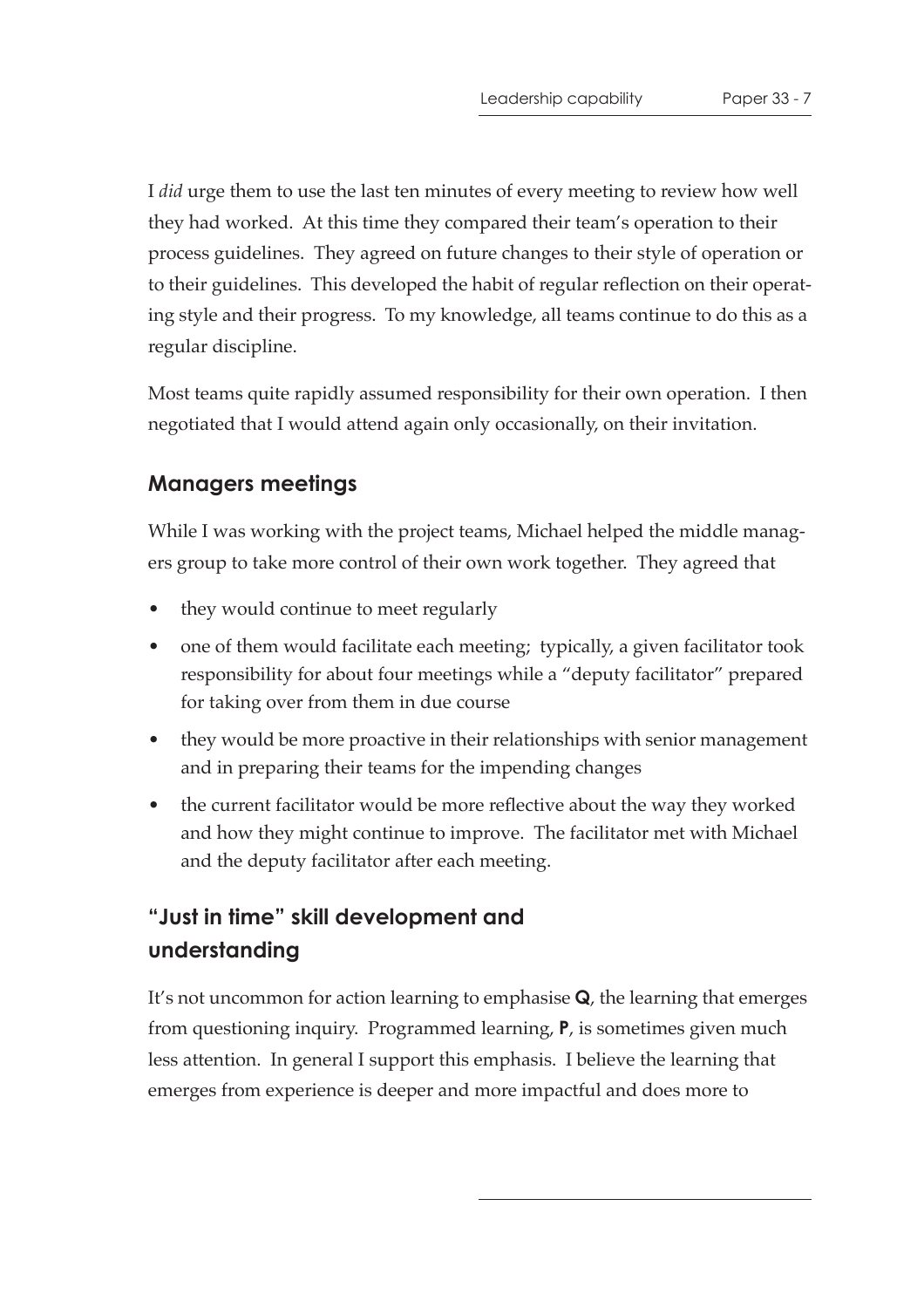develop real capability. I think that skills learned through action are more likely to be used again.

However, it became apparent that many managers had only a superficial understanding of the principles behind organisational structure and team operation. Michael and I therefore decided some relevant information on these topics would be useful.

In addition, it was also clear that better interpersonal skills would help team operation. The consulting budget was limited. I was able to spend only a few meetings with each project team. We therefore decided to offer some workshops which all managers were invited to attend. We planned these workshops to address the knowledge and skills for which team members would have immediate use.

In addition Michael surveyed the managers to determine what skills they most wished to develop.

### **The knowledge component**

For the programmed learning component I focussed on a small number of "strategic concepts" — concepts I thought would help managers think about their experience in far-reaching and different and more useful ways.

The most important of these were about organisational structure, including the following.

- The role of organisations is to manage the interdependencies between people or teams.
- Bureaucracy had been an efficient way of doing this for many years. Now it is ineffective because of the increasing rate of change.
- Team-based structures are a more change-friendly alternative, but require different skills.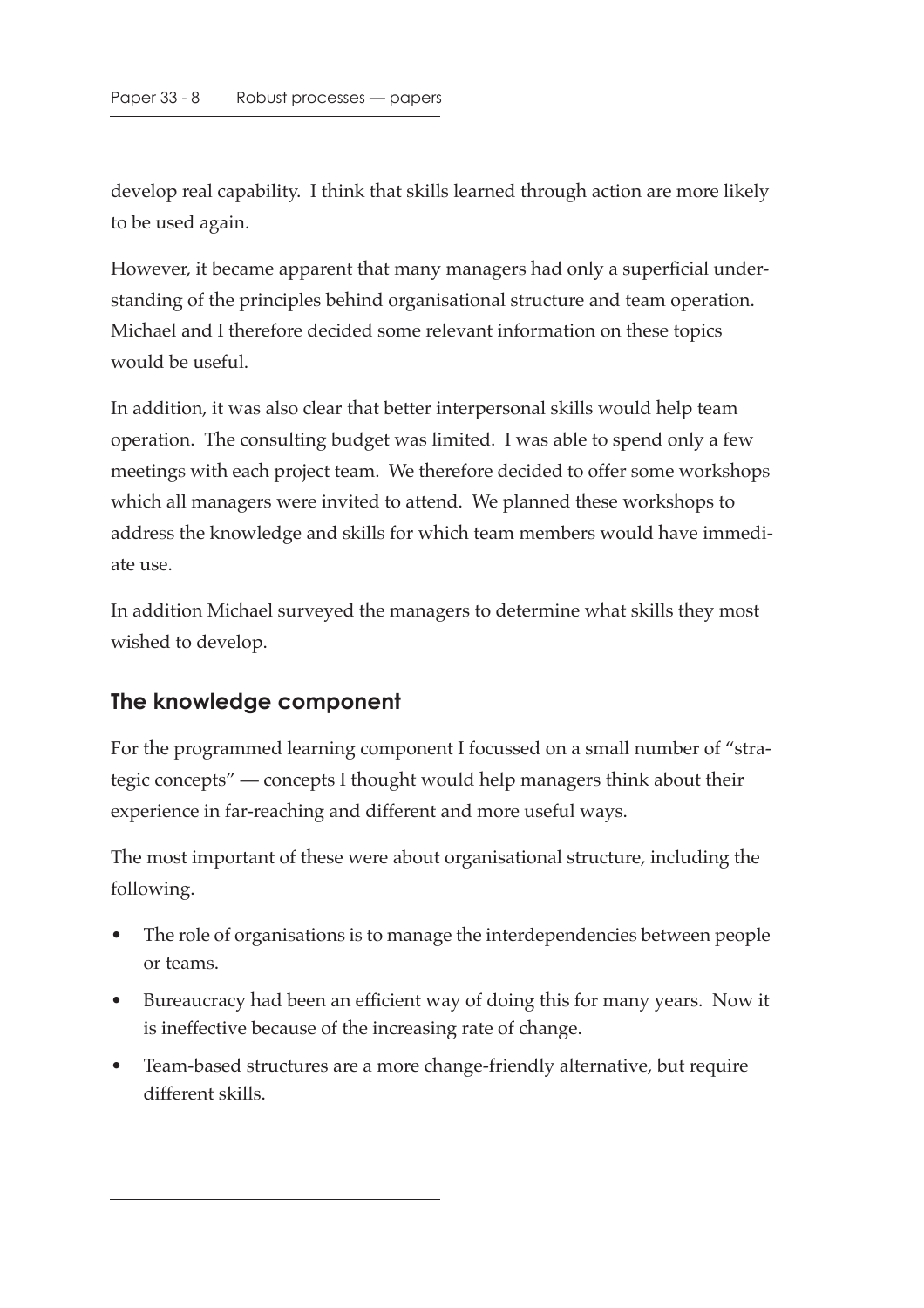We tried always to address the practical implications. For instance we examined the outcomes in job satisfaction of team based and bureaucratic structures. We used specific examples when they were available.

#### **The skills component**

We emphasised two skills: communication, and its application to facilitating better meetings. As far as possible we approached communication skills experientially. I used a framework based on the work of Viviane Robinson<sup>5</sup> with which people could plan more effective communication in difficult situations. I like it because it was itself based on the seminal work of Chris Argyris and Don Schön,  $<sup>6</sup>$  which I use myself.</sup>

I think that people have most difficulty communicating in awkward or threatening situations. Learn a fairly simple and memorable technique would increase their confidence with their peers and others, I assumed.

Briefly, the framework views a difficult communication act as having three components

- the *assumptions* the speaker holds about what is happening or has happened
- the *evidence* on which those assumptions are based
- *encouragement* to others to challenge assumptions, evidence or both.

The participants used the worksheets to plan how they might deal with specific difficult situations in actual relationships. In small groups they then helped one another to explore constructive ways of doing so.

<sup>5.</sup> Robinson, V, *Problem Based Methodology: Research for the improvement of practice*. Pergamon Press, Oxford, 1993, p. 140.

<sup>6.</sup> Argyris, C, and DA Schön, *Theory in Practice: Increasing professional effectiveness*. Jossey-Bass, Englewood Cliffs, 1974.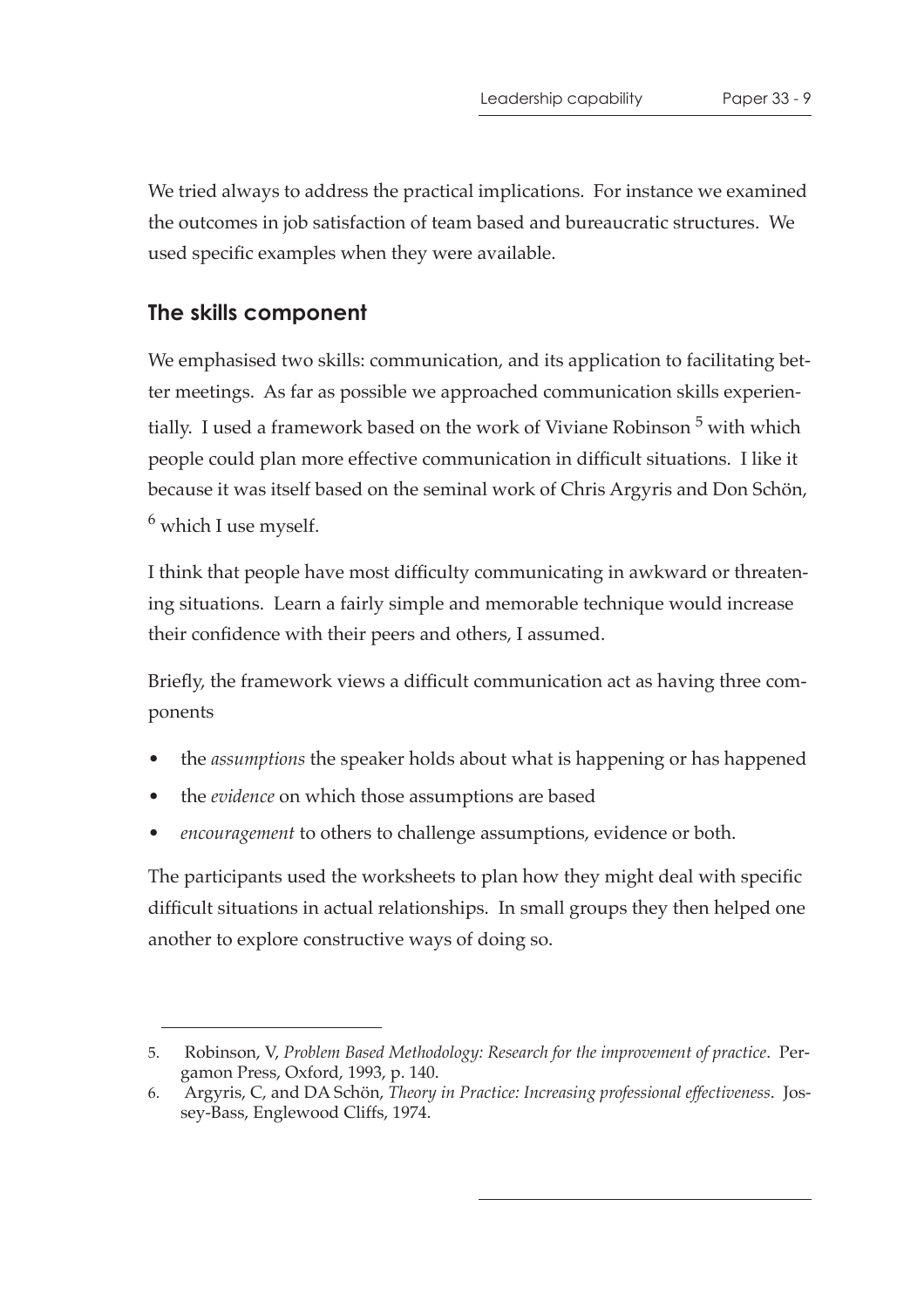The sessions were accompanied by activities through which participants examined such issues as the difference between evidence and assumptions, or the effect on a listener of the way certain information was communicated. In this and in the more theoretical components discussed above the intention was to integrate theory and practice.

## **Outcomes**

Most of the important changes are still to be implemented. The structural changes, however, have been announced. A recent survey suggests that officers are more than usually satisfied with the information they have been given. Middle managers were mostly responsible for this communication. I therefore believe we achieved some success in encouraging the middle managers to be more proactive and to communicate more effectively.

An indicator of the new spirit of the managers' group can be found in their greater sharing of staff when a section is experiencing overload. Formerly, expressions of interest were gathered from staff interested in a temporary transfer to the section in need. This, which was often seen as "taking from each other", has almost completely ceased. The managers now bring their requests for help to the managers' group. It takes responsibility for finding the resources.

More recently there is some evidence that more senior managers are communicating more and giving more attention to defining their role.

Hase and Davis (this volume) describe capable people as people who, among other things

- know how to use their competencies in novel as well as familiar situations
- know how to learn
- have high self-efficacy, and
- work well in teams.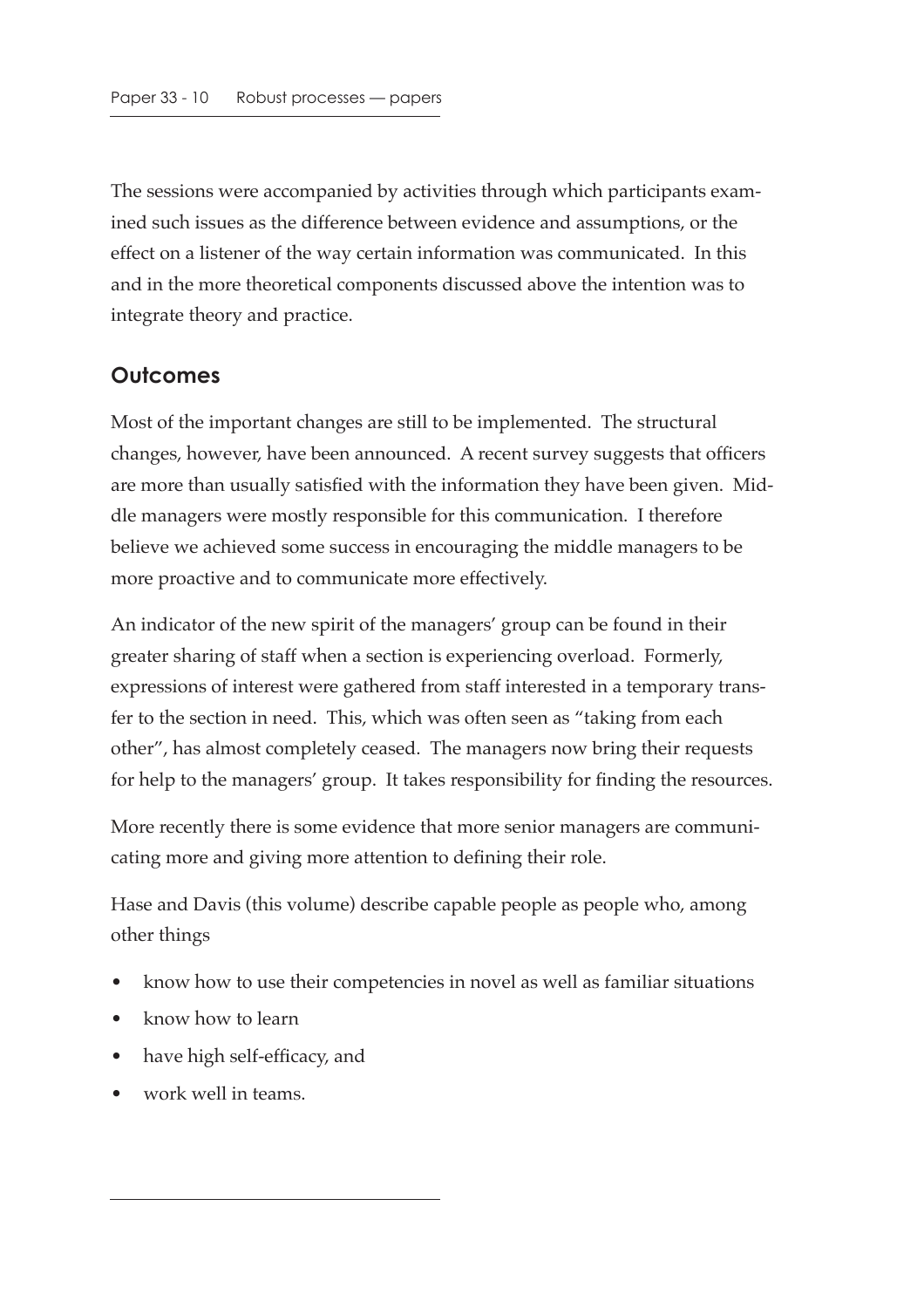The emphasis of the program has been the development of better team skills by middle managers. We are confident that they improved their work in teams substantially. We observed this both within the middle management group and in the project teams which they took part in and facilitated. We also have indirect evidence that they have improved their facilitation within the team where they are team leader.

There are early signs that the relationships between middle and senior management has improved. This seems to be mostly because of the greater willingness of middle managers to take initiatives. In turn, this has encouraged senior managers to display greater trust in middle managers, further enhancing the relationship. There is some evidence, then, that the middle managers have used their competencies in ways they haven't before used them, and have shown greater self-efficacy.

We would also claim that managers enhanced their willingness and ability to learn. Initially they changed meeting procedures because of our facilitation and suggestions. They continued to improve them because of the regular reflection and review which they adopted.

Of the criteria of Hase and Davis I have omitted creativity and values. I have less evidence for these. I do not know if the creativity and values they exhibit were present before the program began. The indications, however, are that the Agency is now better placed to manage change because of the increased skills and understanding of their middle managers.

#### **Conclusions**

As Michael and I have monitored the program we have noted several factors which appear to have contributed to the outcomes. I describe them briefly below.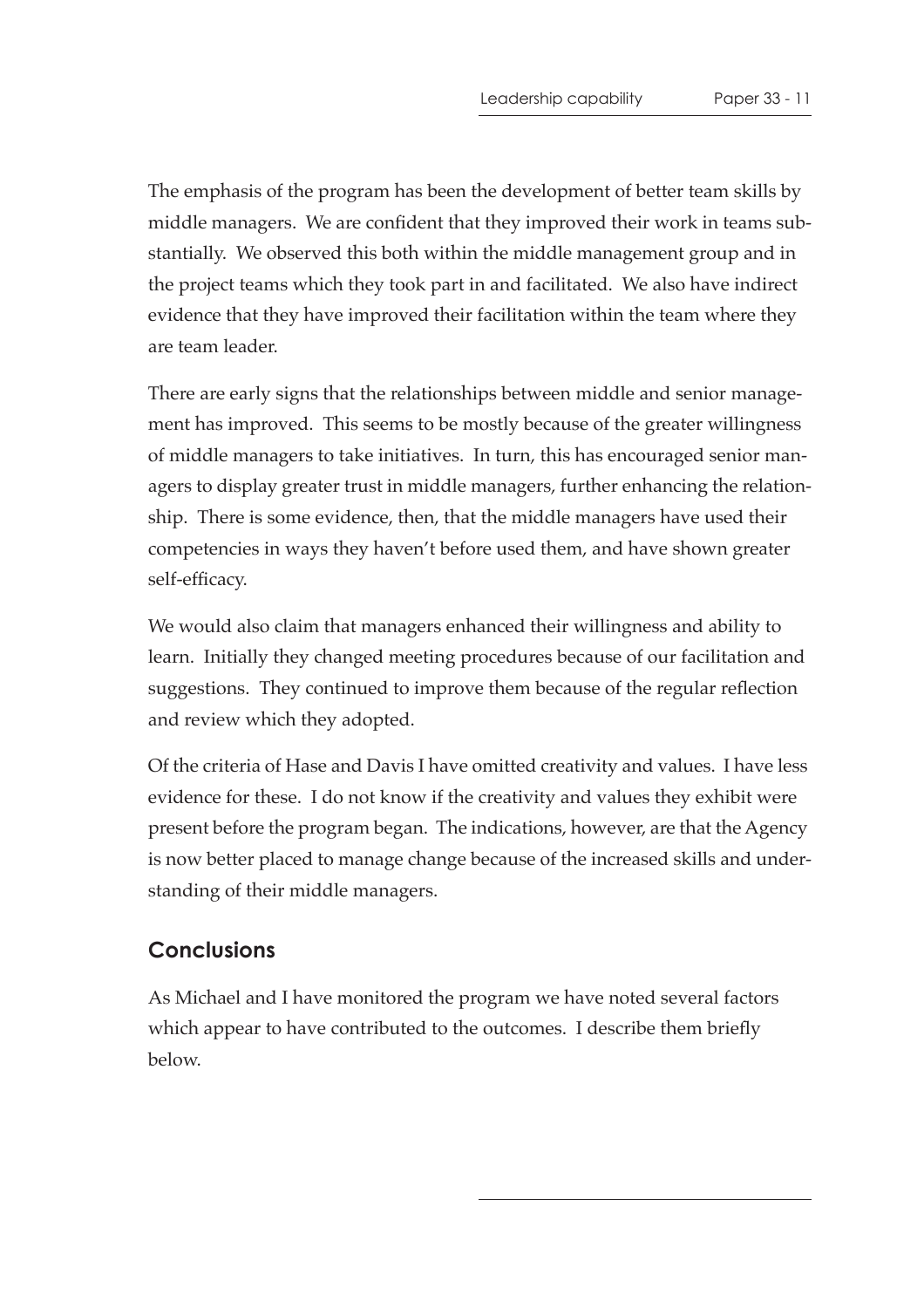*Support from the top* was important. Keith was available to talk about the program at any time. He readily accepted feedback on his own behaviour. He changed his behaviour towards the managers as the program progressed.

Having a combined *external/internal team of facilitators* offered advantages beyond a team only of internal or of external people. An internal facilitator is likely to have a better knowledge of the organisational politics. This Michael certainly had. He was also willing to take informed risks in encouraging people to try new approaches. I brought wider experience to the organisation, and perhaps greater credibility because I was external.

Michael and I were keen that he and Harold learn from the program. As a result, they will be able to play a greater role in future change. In future the Agency will be less dependent on consulting help.

*Self-facilitation* was encouraged. We didn't want the teams to become dependent on us. Helping the project teams to start well has influenced team behaviours elsewhere in the organisation.

The *middle managers* have been good catalysts for change. As I said earlier I would have preferred more involvement from senior managers. I now think that the middle managers were well placed to introduce important and relevant changes. In future I will be readier if necessary to bypass senior managers to work with middle managers.

We used *multiple means* to enhance the capability of the middle managers. On different occasions Michael and I worked directly with managers and their teams, or the managers group. We provided direct facilitation to project teams. When managers took over the facilitation we provided coaching for them.

*"Just in time" skills and theories* are more likely to be used in practice. Much of the learning happened in the project teams. When we provided other concepts and skills we were guided by the present needs of the participants.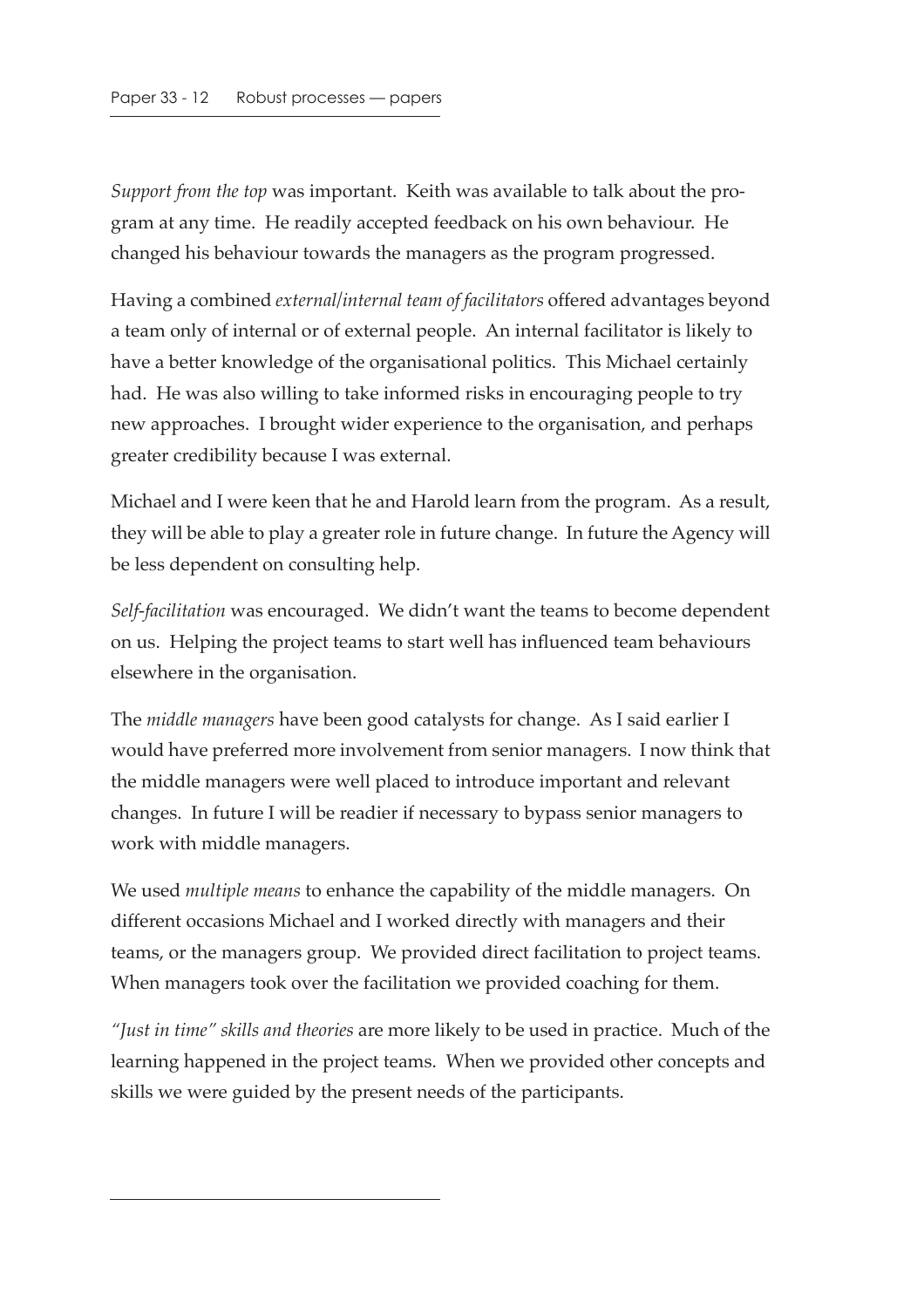*Learning by doing* and *theory-practice integration* are emphases of action learning. These, too, increased the likelihood that managers would actually make use of their new understanding and skills.